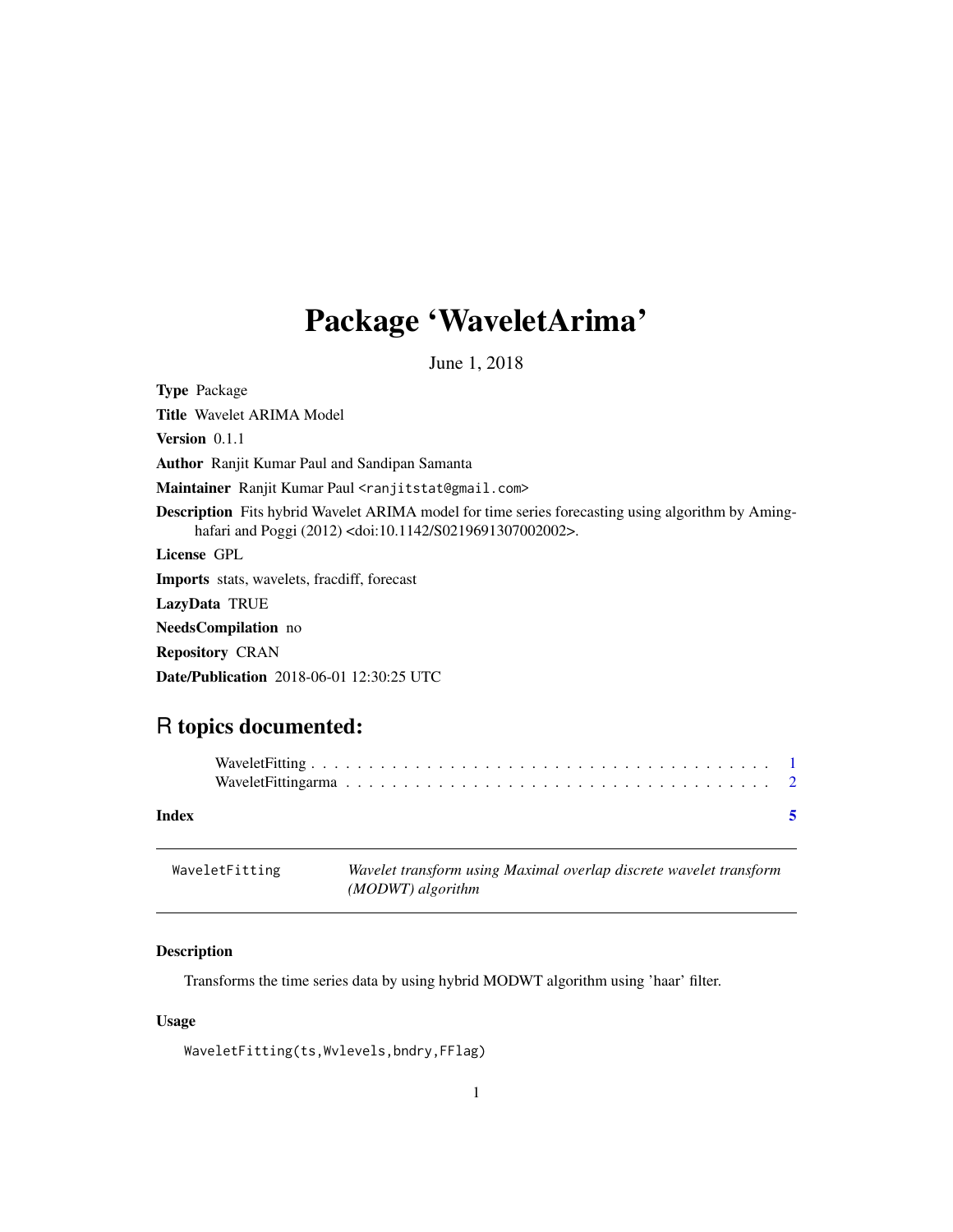#### <span id="page-1-0"></span>Arguments

| ts       | univariate time series                                         |
|----------|----------------------------------------------------------------|
| Wylevels | The level of wavelet decomposition                             |
| bndry    | The boundary condition of wavelet decomposition                |
| FFlag    | The FastFlag condition of wavelet decomposition: True or False |

#### Value

WaveletFitting The wavelet trasnform of the series

#### References

Percival D. B. and Walden A. T. 2000. Wavelet Methods for Time-Series Analysis. Cambridge Univ. Press, U.K.

Paul R. K., Prajneshu and Ghosh H. 2013. Wavelet Frequency Domain Approach for Modelling and Forecasting of Indian Monsoon Rainfall Time-Series Data. Journal of the Indian society of agricultural statistics, 67, 319 to 327.

Paul, R.K. and Birthal, P.S. 2015. Investigating rainfall trend over India using wavelet technique. Journal of Water and Climate Change, 7, 365 to 378.

Paul, R. K. 2015. ARIMAX-GARCH-WAVELET Model for forecasting volatile data. Model Assisted Statistics and Application, 10, 243 to252.

#### Examples

```
N < - 100PHI < -0.2THETA <- 0.1
SD < -1M < - \varnothingD \le -0.2Seed <- 123
set.seed(Seed)
Sim.Series <- fracdiff::fracdiff.sim(n = N, ar = c(PHI), ma = c(THETA),
                                      d = D, rand.gen = rnorm, sd = SD, mu = M)
simts <- as.ts(Sim.Series$series)
Waveletlevels <- floor(log(length(simts))) # to obtain the maximum level for wavelet decomposition
WS <- WaveletFitting(ts=simts,Wvlevels=Waveletlevels,bndry='periodic',FFlag=TRUE)$WaveletSeries
```
WaveletFittingarma *Wavelet-ARIMA hybrid model for forecasting*

#### Description

Fits the time series data by using hybrid Wavelet-ARIMA algorithm.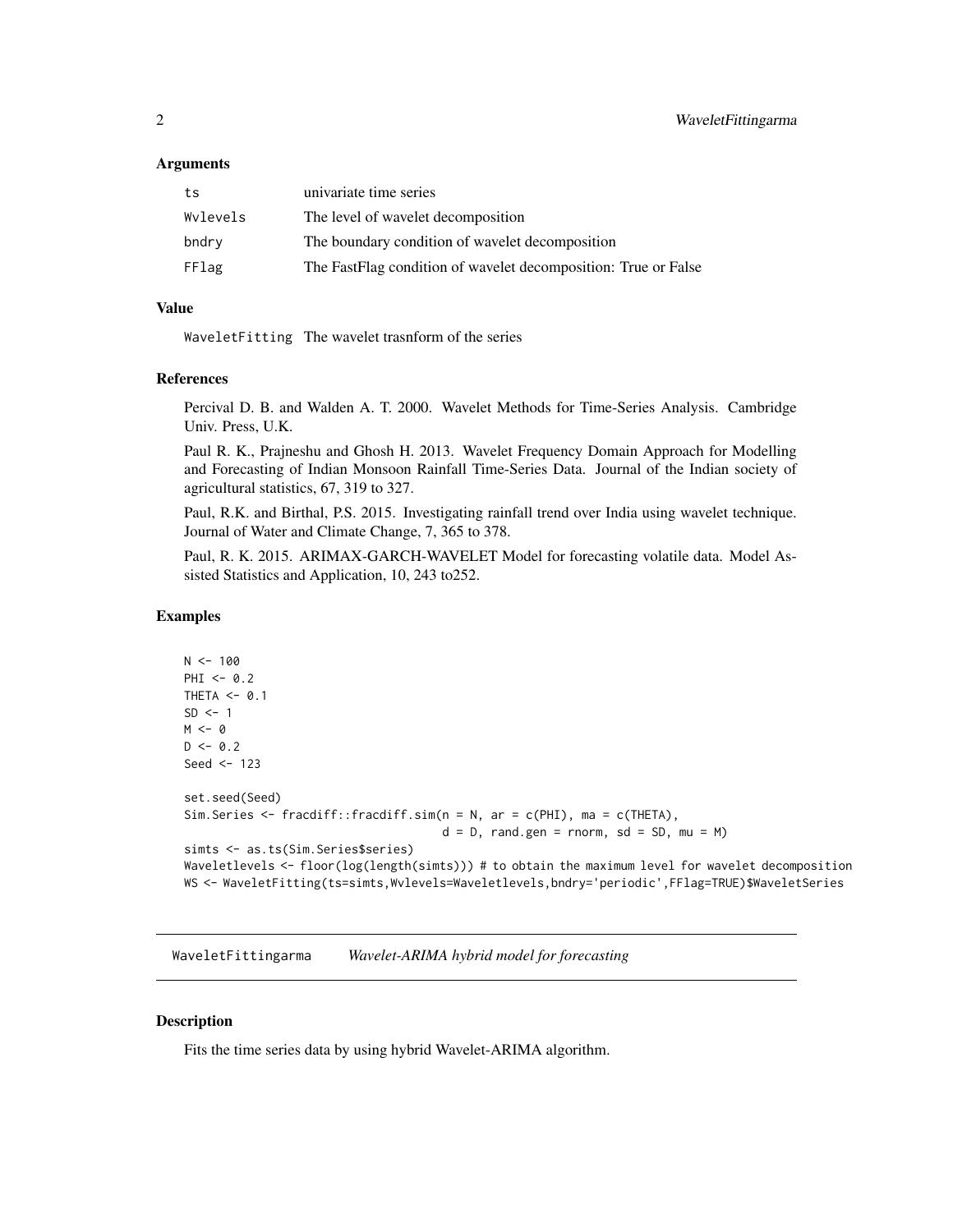#### WaveletFittingarma 3

#### Usage

WaveletFittingarma(ts,Waveletlevels,boundary,FastFlag,MaxARParam,MaxMAParam,NForecast)

#### Arguments

| ts            | univariate time series                                         |
|---------------|----------------------------------------------------------------|
| Waveletlevels | The level of wavelet decomposition                             |
| boundary      | The boundary condition of wavelet decomposition                |
| FastFlag      | The FastFlag condition of wavelet decomposition: True or False |
| MaxARParam    | The maximum AR order for auto arima                            |
| MaxMAParam    | The maximum MA order for auto arima                            |
| NForecast     | The forecast horizon: A positive integer                       |

#### Value

WaveletFittingarma

The forecast of the series

#### References

Aminghafari, M. and Poggi, J.M. 2007. Forecasting time series using wavelets. Internationa Journal of Wavelets, Multiresolution and Inforamtion Processing, 5, 709 to 724

Percival D. B. and Walden A. T. 2000. Wavelet Methods for Time-Series Analysis. Cambridge Univ. Press, U.K.

Paul R. K., Prajneshu and Ghosh H. 2013. Wavelet Frequency Domain Approach for Modelling and Forecasting of Indian Monsoon Rainfall Time-Series Data. Journal of the Indian society of agricultural statistics, 67, 319 to 327.

Paul, R.K. and Birthal, P.S. 2015. Investigating rainfall trend over India using wavelet technique. Journal of Water and Climate Change, 7, 365 to 378.

Paul, R. K. 2015. ARIMAX-GARCH-WAVELET Model for forecasting volatile data. Model Assisted Statistics and Application, 10, 243 to 252.

#### Examples

```
N < - 100PHI <-0.2THETA <- 0.1
SD < -1M < - \thetaD \le -0.2Seed <- 123
set.seed(Seed)
Sim.Series <- fracdiff::fracdiff.sim(n = N, ar = c(PHI), ma = c(THETA),
                                      d = D, rand.gen = rnorm, sd = SD, mu = M)
simts <- as.ts(Sim.Series$series)
```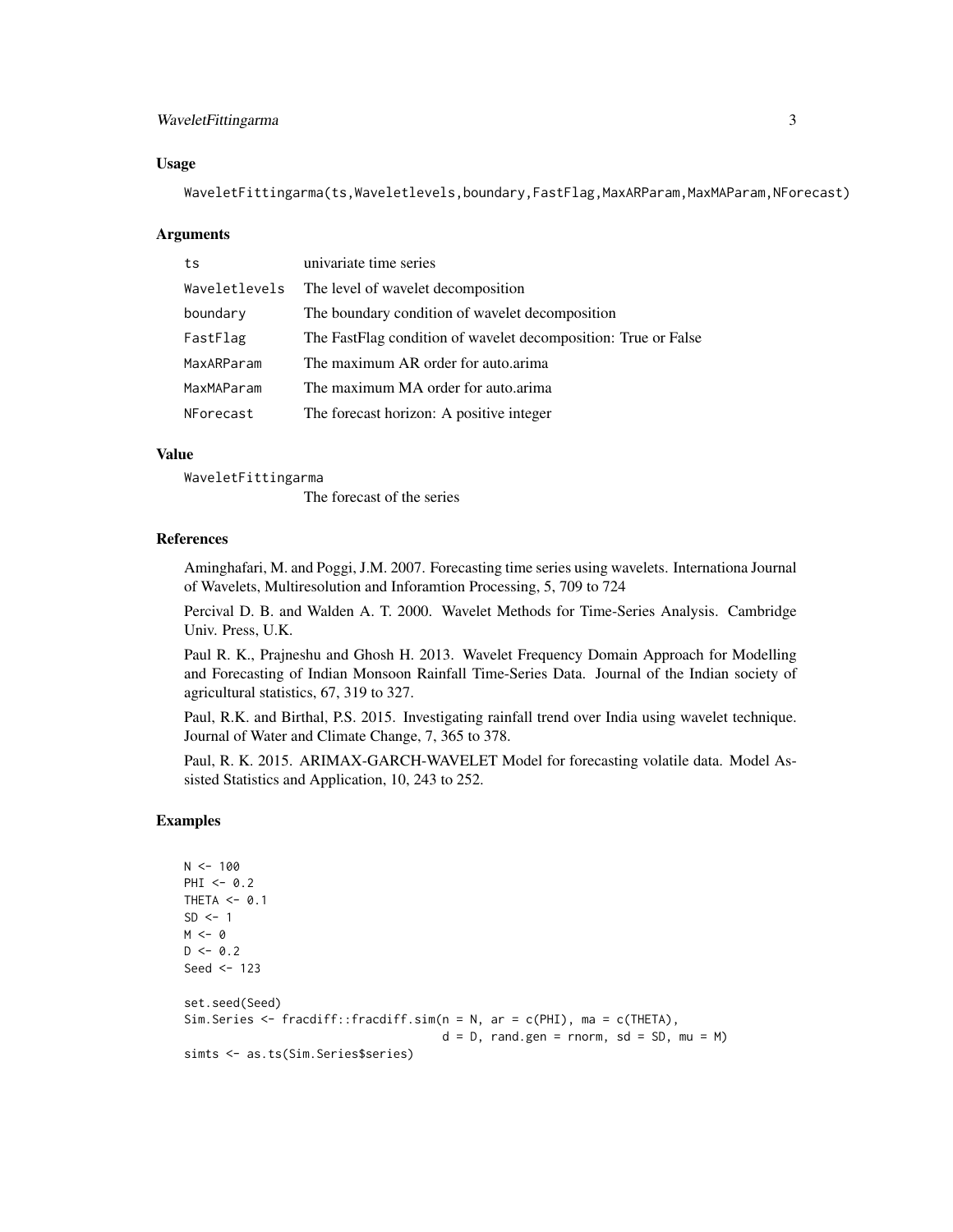#### 4 WaveletFittingarma

#Waveletlevels <- floor(log(length(simts))) # to obtain the maximum level for wavelet decomposition WaveletForecast<-WaveletFittingarma(ts=simts,Waveletlevels=floor(log(length(simts))), boundary='periodic',FastFlag=TRUE,MaxARParam=5,MaxMAParam=5,NForecast=5)